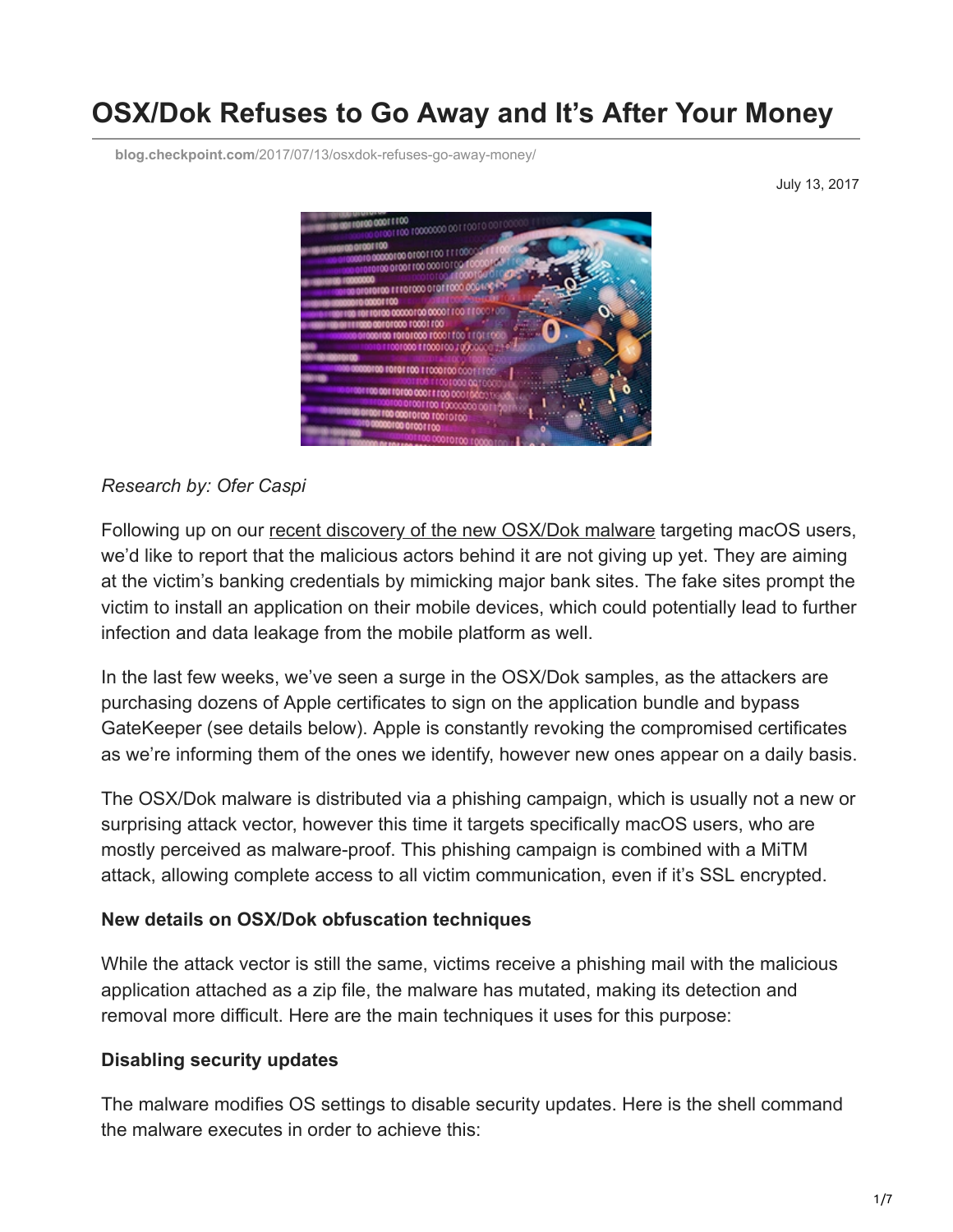| "The administrator and proportional states                                                                                                 | of Hinday actuactic software concern schedule           |
|--------------------------------------------------------------------------------------------------------------------------------------------|---------------------------------------------------------|
| and structurers of three free experiments and definerated as (201 Setupate Sectional And MS) at the factor administrative that for enters. |                                                         |
| cuts develops which children's features and controlled team distinct in the interest in localized in the UNI                               | it blushim implant maly suchable quicket in the backgro |
| colo detective orige (Library Restaurance) on and clother electric city Contiguouslected) (and Mi                                          | 10 Simpley Install restor drive (live.)                 |
| such developments (thereoften exception and claimer information of the Critical Defendants) (and Mr.                                       | of Husban Install experie points.                       |
| sub delayies on in climate Demonstrator and communicate heighteente testimated red to                                                      | 1 H Dissolving Dental (19) 6 spoketers                  |
| such different in additional distribution of the company of the company of the Automobile and the                                          | I Mandolas Social's and collector of                    |

In addition, it modifies the local host file in a way that prevents the victim and some Apple services to communicate outside by adding lines to the hosts file:

sudo echo "127.0.0.1 localhost

255.255.255.255 broadcasthost

::1 localhost

127.0.0.1 metrics.apple.com

127.0.0.1 ocsp.apple.com

127.0.0.1 su.itunes.apple.com

127.0.0.1 ax.su.itunes.apple.com

127.0.0.1 swscan.apple.com

127.0.0.1 swcdn.apple.com

127.0.0.1 swdist.apple.com

127.0.0.1 a1.phobos.apple.com

………

…….. many more….

………

127.0.0.1 volume.apple.com

127.0.0.1 war.apple.com

127.0.0.1 www1.apple.com

127.0.0.1 wwwtest.apple.com

127.0.0.1 xml.apple.com

127.0.0.1 xp.apple.com

127.0.0.1 xp2.apple.com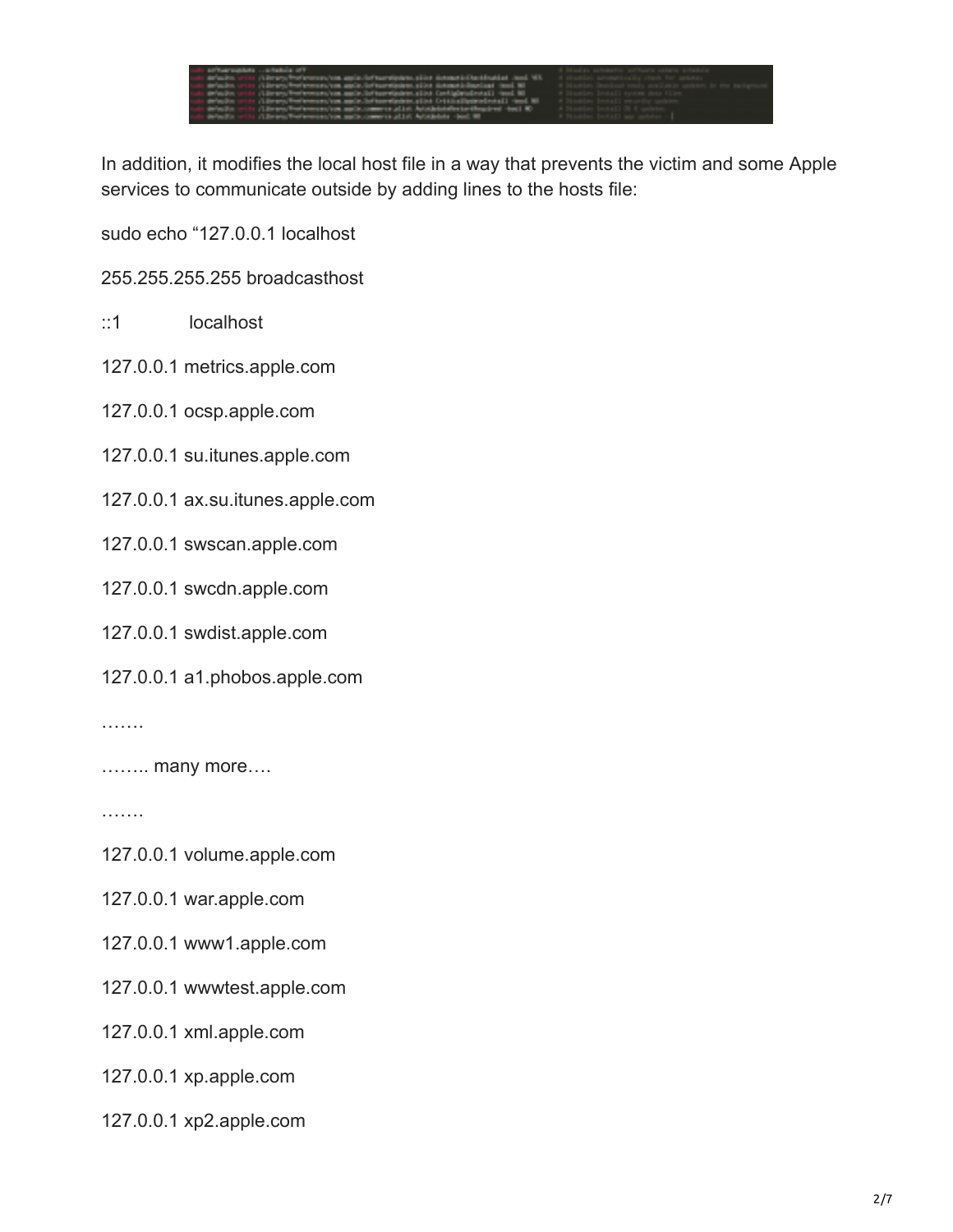### 127.0.0.1 virustotal.com

#### 127.0.0.1 www.virustotal.com" > /private/etc/hosts

This way all communication attempts to the hosts listed on the file are redirected to the local machine, blocking all traffic of the infected computer from reaching Apple websites or VirusTotal – a free online service that analyzes files and URLs enabling the identification of viruses, worms, trojans and other types of malware.

### **Signing the malware with Apple certificates**

The perpetrators are willing to pay for Apple certificates (\$99 each) in order to sign on the application bundle, thus obfuscating its malicious intent. An application signed by a legitimate Apple developer certificate will bypass GateKeeper – a security feature in macOS that aims to prevent installation of unsigned application in the system with its default settings.

Here is an example of a signature used by the malicious OSX/Dok bundle from recent days:

Also, the malware authors keep naming the application bundle similar to the ones used by Apple, such as "App1e.AppStore" or "iTunes.AppStore", trying to make it look more credible.

### **Location based attack tailoring**

After installing a TOR service, for communication with the command and control over the dark web, and proxy, the malware geo-locates the victim according to IP, and then possibly serves them appropriate proxy file settings according to location. Some IPs were not served at all, as it seems that the malware targets mainly European residents.

Here are the proxy settings for a victim using a Swiss IP:

| and into Fanilly angles (M. Jon), Joseph J.<br>THAT AND MANY AS TREATED IN FULL LINE IS AN OUTLINE TO<br>MAY BEAR AT HAND BETWEEN FOR A RESIDENCE AND COMPANY CONTROLLERS. THE CONTROLLERS AND CONTROLLERS AND COMPANY CONTROLLERS.<br>TERMIT, THE AT, TERMIT, TERMIT, THERE, AT, TERMIT, TERMINE BY, TERMILEGELED,                                                                                                                                                                                                                                                                                                                                                                                          |
|--------------------------------------------------------------------------------------------------------------------------------------------------------------------------------------------------------------------------------------------------------------------------------------------------------------------------------------------------------------------------------------------------------------------------------------------------------------------------------------------------------------------------------------------------------------------------------------------------------------------------------------------------------------------------------------------------------------|
| THORSES THREE THREES THREES THREE TO RESIDE THREES THREES THREES TREES THREE CONTRACTS.<br>中国的人体与"中国企业国际公司部"。中国的人体与"中国公司人、中国国人体人、中国化学的人、中国国际和国家国际公司人、中国国际公司人、中国公司部、中国国家国际公司人体与<br>Taypolacked.dd.df., Thillis-df., Thillis, df., Taxistanism 45, Theoretical Co., Thillis, Life, Thillis at J., Taxis against ex-AT,<br>中国的新闻公司为一个新的地方都被加强人员为一个新来的公司的人员为一个新的新闻系统的一个"中国公司的人"中国人员的人"中国公司的人"中国的新闻系统的人员的人。中国公司的人<br>Tapedayer-Balladolf (41), Thais (45), "Radigatics (45), "Radianal (41), Thirdinghost (45), The Midwis (45), Thomas (45), Thomas (45), The Midwis (45),                                                                                                                                       |
| 中国共和国共和国共产科、中国国家、国内、中国国家联系、国内、中国国家联系和国家联系和国家、国家国家联合公司、中国国家联合公司、中国国家联合部、国家联合国、国家、中国国家联合部、<br>Vicedor and Chargonizing and Characteristics sit, "Menodity Charlinge (exists of Characterist), Theoretical Characteristics of Characteristics of Characteristics<br>TENNISSI ANY, TELLIN, TOSHELLIN, TENNISSI, TENNISSI ANY, TENNISSI, TENNISSI, PYOLOG, THESENI, TENNISSI, IP.<br>Training and built all a Transity Training and Chemica and Antonios and Antonios and Antonios and Antonios and Antonios and Antonios and Antonios and Antonios and Antonios and Antonios and Antonios and Antonios and Antonio<br>"SALE-THE CHARGE FOR CHARGES PERSONAL PROPERTY INTERFERSION AND COMPANY PERSONAL RESIDENCE |
| les been a wells a 4 lender-limptic project<br>27 SERGESTERS 2012 - 111 81 8 5 5 1 1<br>product growing<br><b>CASTING TRIBUTES</b>                                                                                                                                                                                                                                                                                                                                                                                                                                                                                                                                                                           |

As we can see, the proxy file will redirect all traffic to the mentioned domains, used mainly by banks (such as 'credit-suisse', 'globalance-bank', 'cbhbank', etc.) or other financial entities, to the local proxy that the malware had set up on the local machine. The proxy will then redirect it to the malicious C&C server on TOR (currently is "m665veffg3tqxoza.onion"). This way, once the victim tries to visit any of the listed sites, they will be redirected to a fake website on the attacker's C&C server.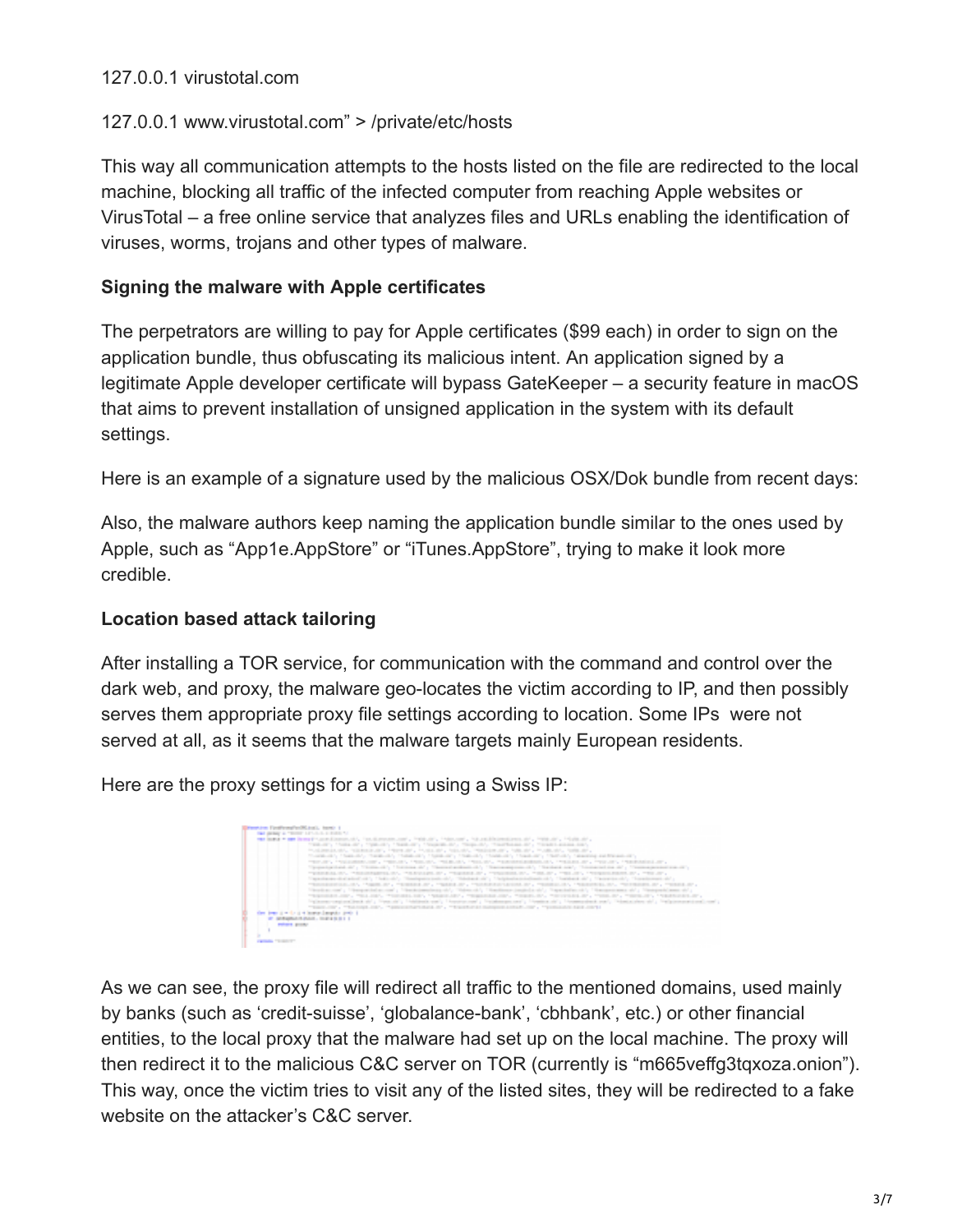#### **OSX/Doc operational flow example**

After attempting to visit credit-suisse.com, we are greeted with the page below which notifies us of the need to install a mobile phone application for security reasons (the original message is in German):



Upon hitting the "ok" button the login page appears. Note the differences between the fake login page and the original one:

### **Fake page from an infected machine**

|                        |                                                              | CL & SHOP STOL/VA directed control/L CAU/To complete                                                                                                                                                        | $\sim$ 0                                                                     |
|------------------------|--------------------------------------------------------------|-------------------------------------------------------------------------------------------------------------------------------------------------------------------------------------------------------------|------------------------------------------------------------------------------|
|                        | The This page has been translated box Corritor C as Craftish | ÷<br><b>Show original</b>                                                                                                                                                                                   | Options = x                                                                  |
|                        |                                                              | Welcome to Online Banking                                                                                                                                                                                   |                                                                              |
|                        |                                                              | Welcome to your new enfine banking                                                                                                                                                                          |                                                                              |
|                        | <b>COLOR</b>                                                 | C VA have remend the appearance of unline berking and present fire usual functionalizes in a modern<br>and somersporary look. If addition, numerous new features are waiting to be discovered by you, Learn |                                                                              |
|                        | Login                                                        |                                                                                                                                                                                                             |                                                                              |
|                        | Use till                                                     |                                                                                                                                                                                                             | <b>Edulings Rig Bay Rendictiveness</b>                                       |
|                        | newarrs                                                      | Postere typiquid Fears of printing.                                                                                                                                                                         | <b>Mate artainse</b>                                                         |
|                        |                                                              |                                                                                                                                                                                                             |                                                                              |
|                        |                                                              | Light.                                                                                                                                                                                                      | All about sning tranking                                                     |
|                        |                                                              |                                                                                                                                                                                                             | - Deno Verson<br>- Apply for prime barrenge<br>$-$ and the $-$               |
|                        |                                                              |                                                                                                                                                                                                             | <b>Sollier candidat</b>                                                      |
|                        |                                                              |                                                                                                                                                                                                             | - Bernius premium gestal<br>- seri service<br>- Euteruments instead of paper |
|                        |                                                              |                                                                                                                                                                                                             |                                                                              |
|                        |                                                              |                                                                                                                                                                                                             |                                                                              |
| and it Eugenet 1 Paren |                                                              |                                                                                                                                                                                                             |                                                                              |
|                        |                                                              | with the city there were controlled with a state. More need familiar writered familiar.                                                                                                                     |                                                                              |
|                        |                                                              |                                                                                                                                                                                                             |                                                                              |

**Original Page**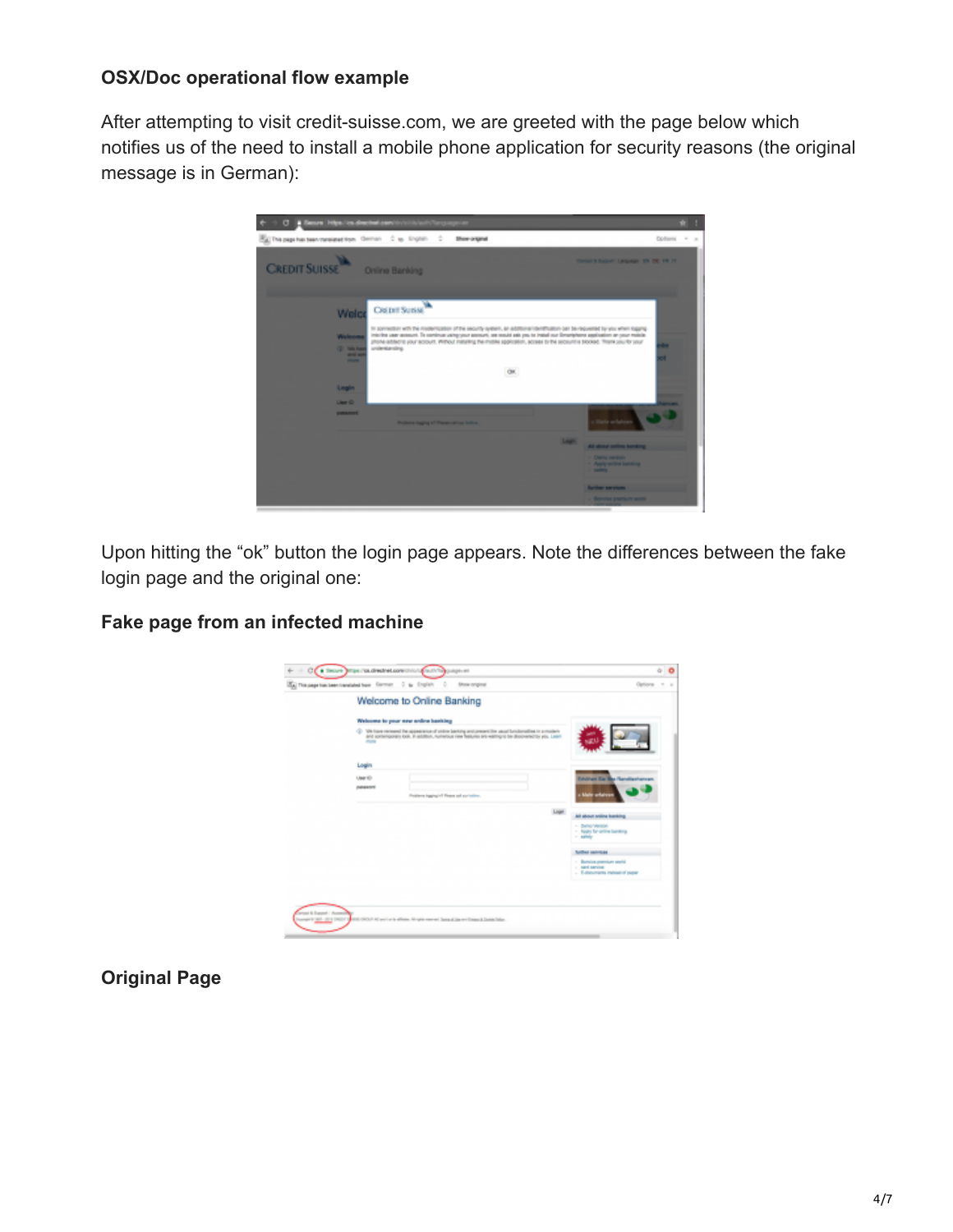| Welcome to Online Banking                                                                                                                                                                                                                                                                                                                                                                                                                                                                                                                          |                                                                                                                                                                                                                                  |
|----------------------------------------------------------------------------------------------------------------------------------------------------------------------------------------------------------------------------------------------------------------------------------------------------------------------------------------------------------------------------------------------------------------------------------------------------------------------------------------------------------------------------------------------------|----------------------------------------------------------------------------------------------------------------------------------------------------------------------------------------------------------------------------------|
| UR1, directnat.com decommissioning on July 12th, 2017                                                                                                                                                                                                                                                                                                                                                                                                                                                                                              | <b>Motivian Purpment</b>                                                                                                                                                                                                         |
| (2) Coast Hutuna Christs Banking is relatively in 20th anticipracy  as the first Online Banking in<br>Earlywized the are delighted to announce that us solice releasing a completely remarkeled Online<br>Earning with exciting new features and a refinished, intalline eigentence for pur prince and socioliste<br><b>CHIE</b><br>The international webman (URL) directnations willing decommissionation Ash 1291, 2017, and then cost<br>will be netiremed to me credit saless corr homepage. We lindly ask you to login via credit saless con- | Permanent cotable starts.<br><b>My TWINT CAR</b><br><b>Bread and Search Ave</b>                                                                                                                                                  |
| Login                                                                                                                                                                                                                                                                                                                                                                                                                                                                                                                                              | Cradit: Buleau's New Crates Banking                                                                                                                                                                                              |
| User-D.                                                                                                                                                                                                                                                                                                                                                                                                                                                                                                                                            | Credit Suites Direct.                                                                                                                                                                                                            |
| Password<br>New your highlight your parameter? This right depart is had painted in fact, The hand<br>a conserve and the serving simple among a promine many.                                                                                                                                                                                                                                                                                                                                                                                       | The New Dollra Banking<br><b>San Philappine Climates</b><br>To tast so-                                                                                                                                                          |
| sign entered "Texas of he finite-                                                                                                                                                                                                                                                                                                                                                                                                                                                                                                                  | <b><i>Elenal Online Banking</i></b>                                                                                                                                                                                              |
|                                                                                                                                                                                                                                                                                                                                                                                                                                                                                                                                                    | today.<br>- Paynett Transactions<br>- Securetage Words<br>- Securetings Selfuly<br>- Secured law McL<br>- Apply for Orabine Burnland<br>- Incenty<br>- McGorston, Varcanto Shap<br>- newbarries<br>- George - mile to Edisonwith |

Here are the main discrepancies to be aware of:

- **Wrong years of copyright**  the C&C server is probably using an old snapshot of the "Credit-Suisse" bank site from 2013 (appears in the left bottom side of the page).
- **Missing the original Credit-Suisse SSL certificate** there was no alert on that because the malware installed a fake certificate in the root chain; however it is possible to note that the fake certificate is general.
- **Missing auth token in the URL** token based authentication ensures each request to a server is accompanied by a signed token which the server verifies and only then responds. In this case, there's no token as the communication is with the C&C server and not with the real one.

Upon entering their credentials, the victim is met with a page asking for their favored method of authentication:

| CREDIT SUISSE                                                                              |  |
|--------------------------------------------------------------------------------------------|--|
| Autorisierungsmethode                                                                      |  |
| Wählen Sie die gewünschte SMS<br>$\ddot{r}$<br>Autorisierungsmethode aus:<br><b>Weiter</b> |  |

After choosing "SMS" (other options do not seem to be viable) the victim is prompted to download and install the mobile application of which they were notified earlier, via a link that is sent to their mobile device (which they're requested to provide):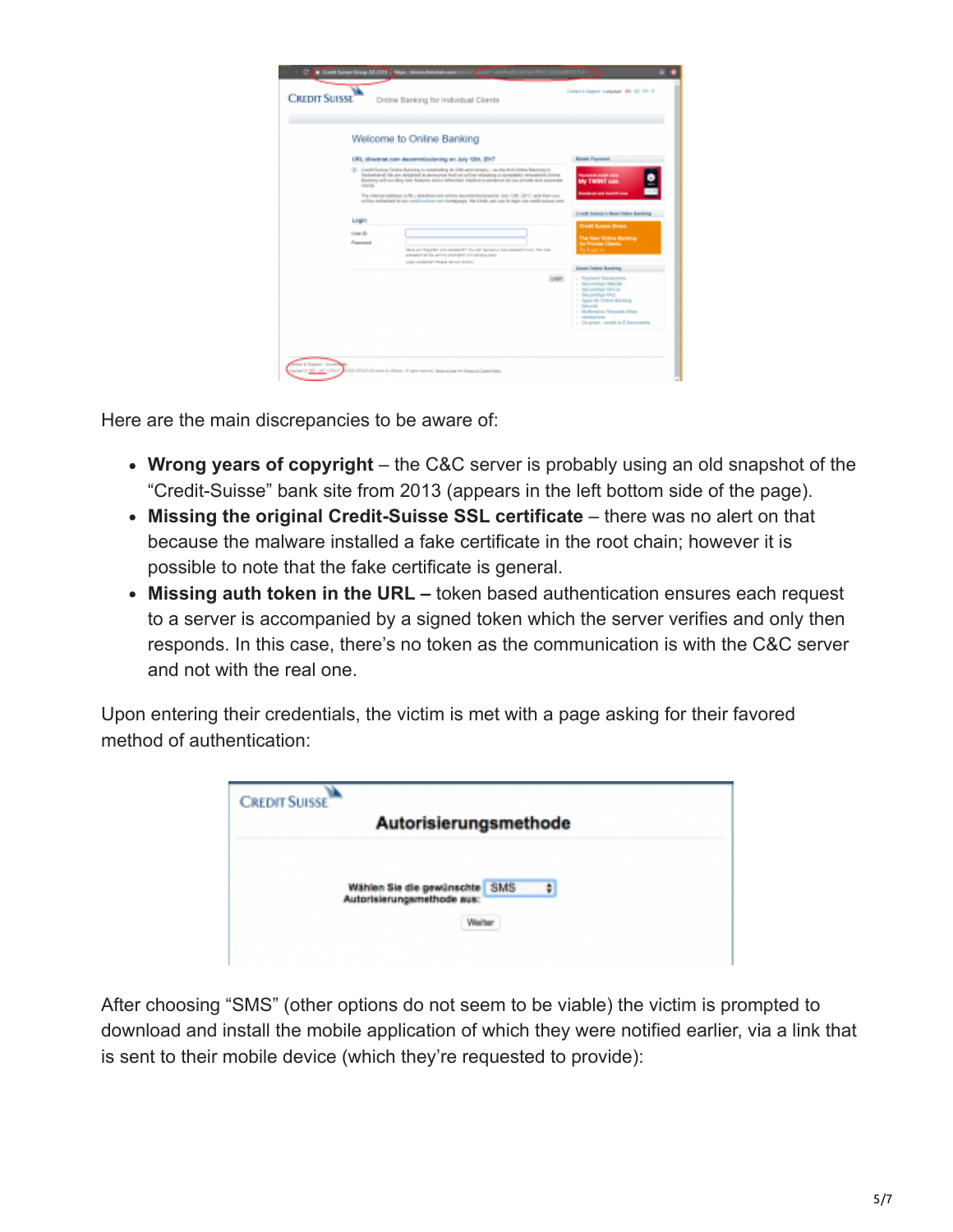

After the paragons of customer service, the attackers offer a direct application download via QR code in case the SMS message was not received:



We were surprised to discover that at this point of time the attackers use this process to install "Signal", a legitimate messenger application. Remember this could change at any moment if the hackers decide they want to target the victim's mobile device as well and install a mobile malware.

The reasoning behind installing a messenger application on the victim's device is not entirely clear. One possibility is that the installation is used as a method to bypass the two factor (2FA) authentication – often a part of the registration process to access a banking site. In this case the user usually receives an SMS message with a password (OTP – One Time Password) that is valid only for a very short period of time and has to be entered before access is granted. However, had the attacker been active at the bank's site in parallel to the user activities at the fake site, it would have been possible to bypass the 2FA without the application since the attacker would use the password that the user had just punched in and would manage to get through to the site.